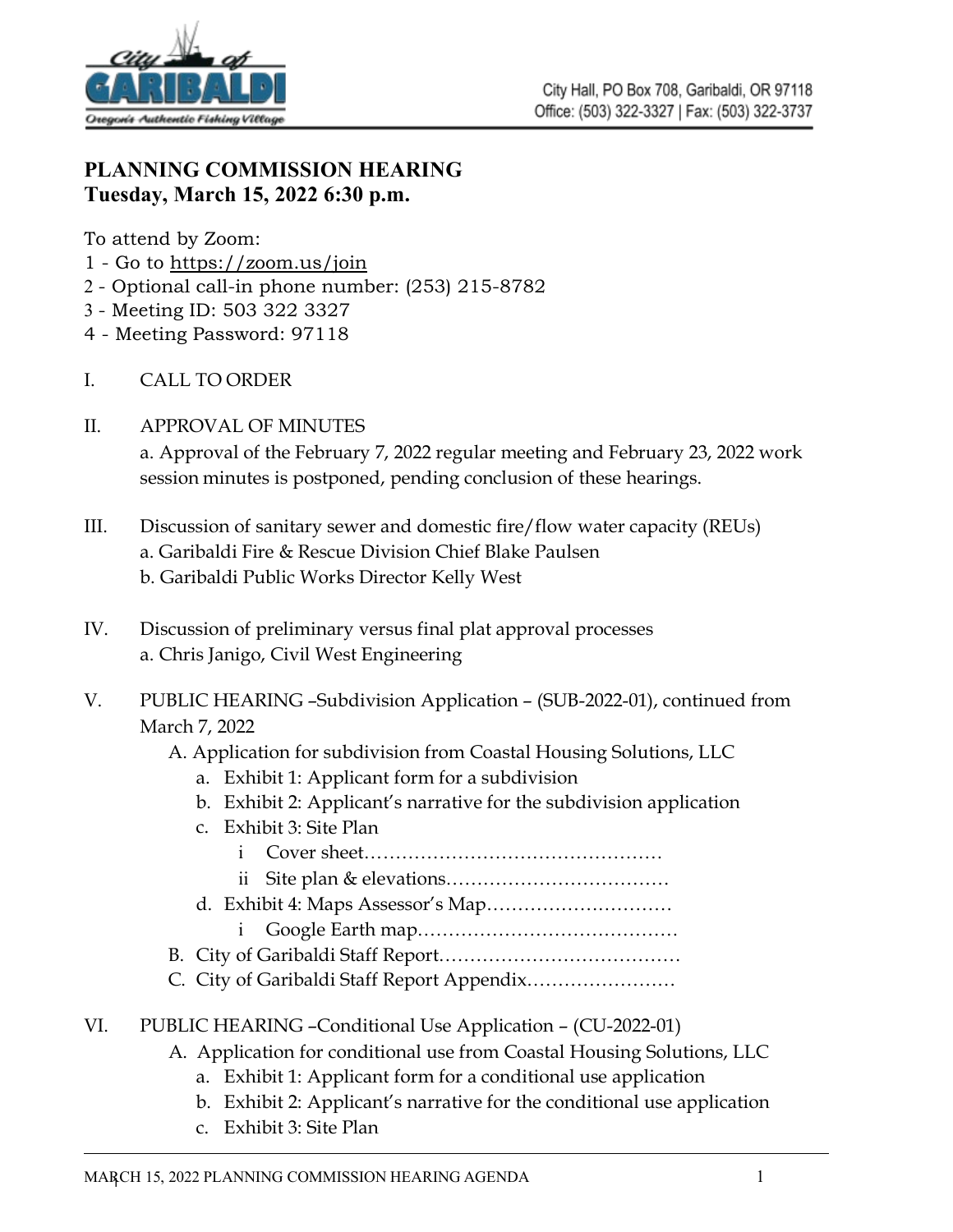| d. Exhibit 4: Maps |                                        |
|--------------------|----------------------------------------|
|                    | VII. PUBLIC COMMENT -- General Meeting |
|                    |                                        |

# IX. NEW BUSINESS

VIII. OLD BUSINESS: NONE

- a. Consideration of subdivision application (SUB-2022-01)
- b. Consideration of conditional use application (CU-2022-01)

## X. ADJOURNMENT

+ Supporting documents for this agenda are available at City Hall.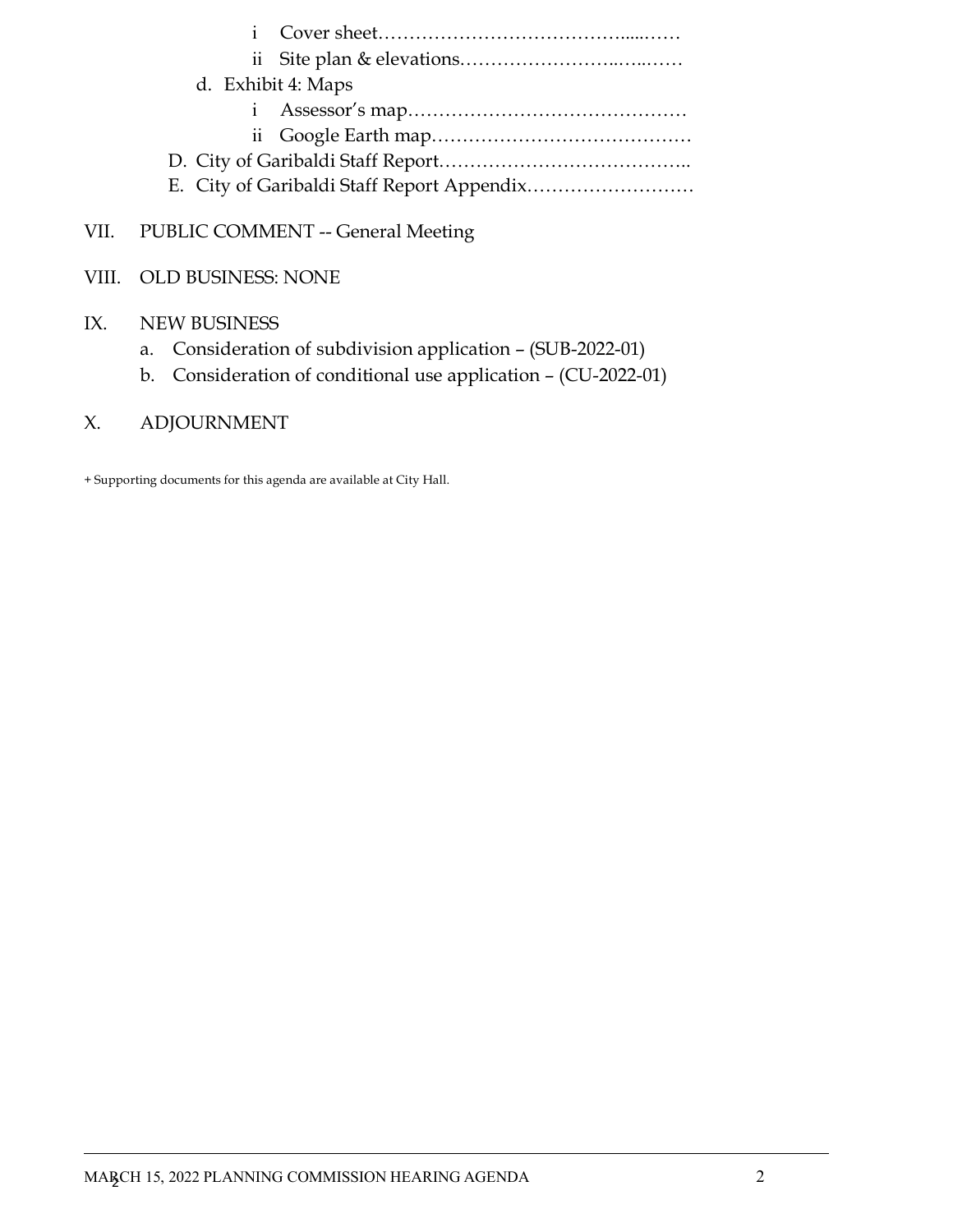### 2.20.090 Powers and Duties

Except as otherwise provided by law, the powers and duties of the commission shall be as follows:

| A. Recommend and make suggestions to<br>the city council and to all other public<br>authorities concerning laying out, widening,<br>extending, parking and locating of streets,<br>sidewalks and boulevards, relief of traffic<br>congestion, betterment of housing and<br>sanitation conditions and establishment of<br>zones and districts limiting the use, height, area<br>and bulk of buildings or structures. | B. Recommend to the city council and all other public<br>authorities plans for regulation of the future growth,<br>development and beautification of the city in respect to its<br>public and private buildings and works, streets, parks,<br>grounds and vacant lots; and plans consistent with future<br>growth and development of the city in order to secure to<br>the city and its inhabitants' sanitation, proper service of all<br>public utilities, harbor, shipping and transportation<br>facilities. |
|---------------------------------------------------------------------------------------------------------------------------------------------------------------------------------------------------------------------------------------------------------------------------------------------------------------------------------------------------------------------------------------------------------------------|----------------------------------------------------------------------------------------------------------------------------------------------------------------------------------------------------------------------------------------------------------------------------------------------------------------------------------------------------------------------------------------------------------------------------------------------------------------------------------------------------------------|
| C. Recommend to the city council and all other<br>public authorities plans for promotion,<br>development and regulation of industrial and<br>economic needs of the city in respect to private<br>and public enterprises engaged in industrial<br>pursuits.                                                                                                                                                          | D. Advertise the industrial advantages and opportunities of<br>the city and availability of real estate within the city for<br>industrial settlement.                                                                                                                                                                                                                                                                                                                                                          |
| E. Encourage industrial settlement within the<br>city.                                                                                                                                                                                                                                                                                                                                                              | F. Make an economic survey of present and potential<br>possibilities of the city with a view to ascertaining its<br>industrial needs.                                                                                                                                                                                                                                                                                                                                                                          |
| G. Study needs of existing local industries with a<br>view to strengthening and developing local<br>industries and stabilizing employment<br>conditions.                                                                                                                                                                                                                                                            | H. Study and propose in general such measures as may be<br>advisable for promotion of the public interest, health,<br>morals, safety, comfort,<br>convenience and welfare of persons residing within the city<br>and an area two miles adjacent thereto.<br>[Ord. 285 § 9, 2005; Ord. 144 § 8, 1987.]                                                                                                                                                                                                          |

For more information regarding the Planning Commission's role within the City of Garibaldi, please visit:

<https://www.codepublishing.com/OR/Garibaldi/#!/html/Garibaldi02/Garibaldi0220.html>